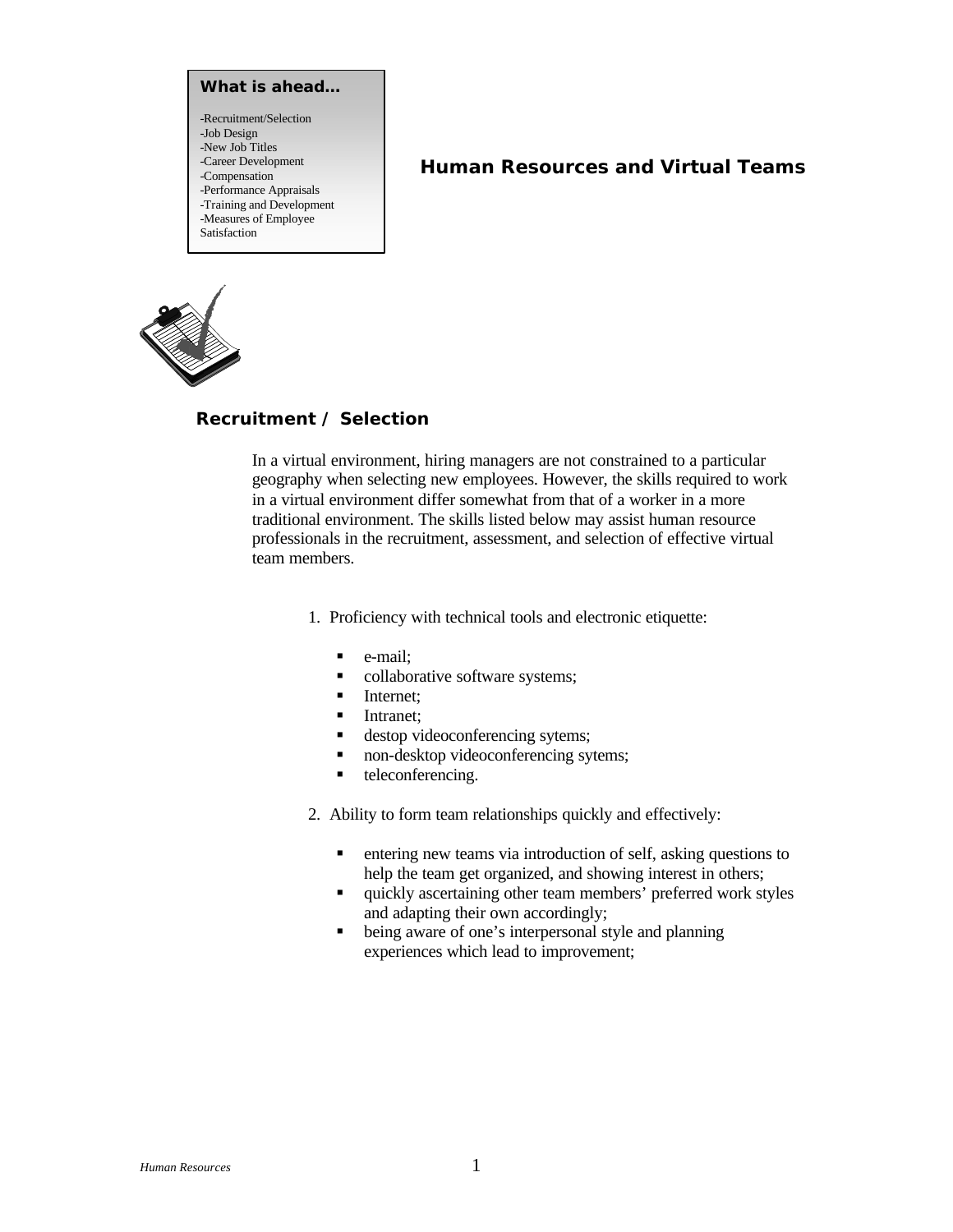- 3. Ability to communicate in a virtual environment:
	- **•** command of written communication skills for utilization via email and collaborative software systems;
	- communicating effectively via videoconferencing for team meetings;
	- making formal presentations through videoconferencing;
	- managing guidelines about when to see people face-to-face, when to send them email vs. voicemail messages, and when to avoid them altogether.
- 4. Ability to access, analyze, and manage data.
- 5. Project management capabilities:
	- planning and organizing individual work to correspond to team schedules;
	- **•** developing and using methods to report progress and problems;
	- monitoring and controlling costs;
	- taking actions to get back on track;
	- documenting and sharing individual learnings.
- 6. Ability to communicate across cultures:
	- $\blacksquare$  awareness of and sensitivity to cultural differences among team members;
	- $\blacksquare$  understanding how cultural perspectives influence work and collaboration;
	- $\blacksquare$  adjusting communication approach based on those differences, when appropriate.
- 7. Basic teamwork skills:
	- managing differences;
	- **•** participating effectively in group problem-solving;
	- cooperating with others;
	- setting goals.
- 8. Self-management skills:
	- **•** establishing personal and professional priorities and goals;
	- ß prioritizing work and setting limits;
	- creating and executing opportunities for individual learning and growth;
	- taking the initiative to change working methods and processes to meet the demands of the work.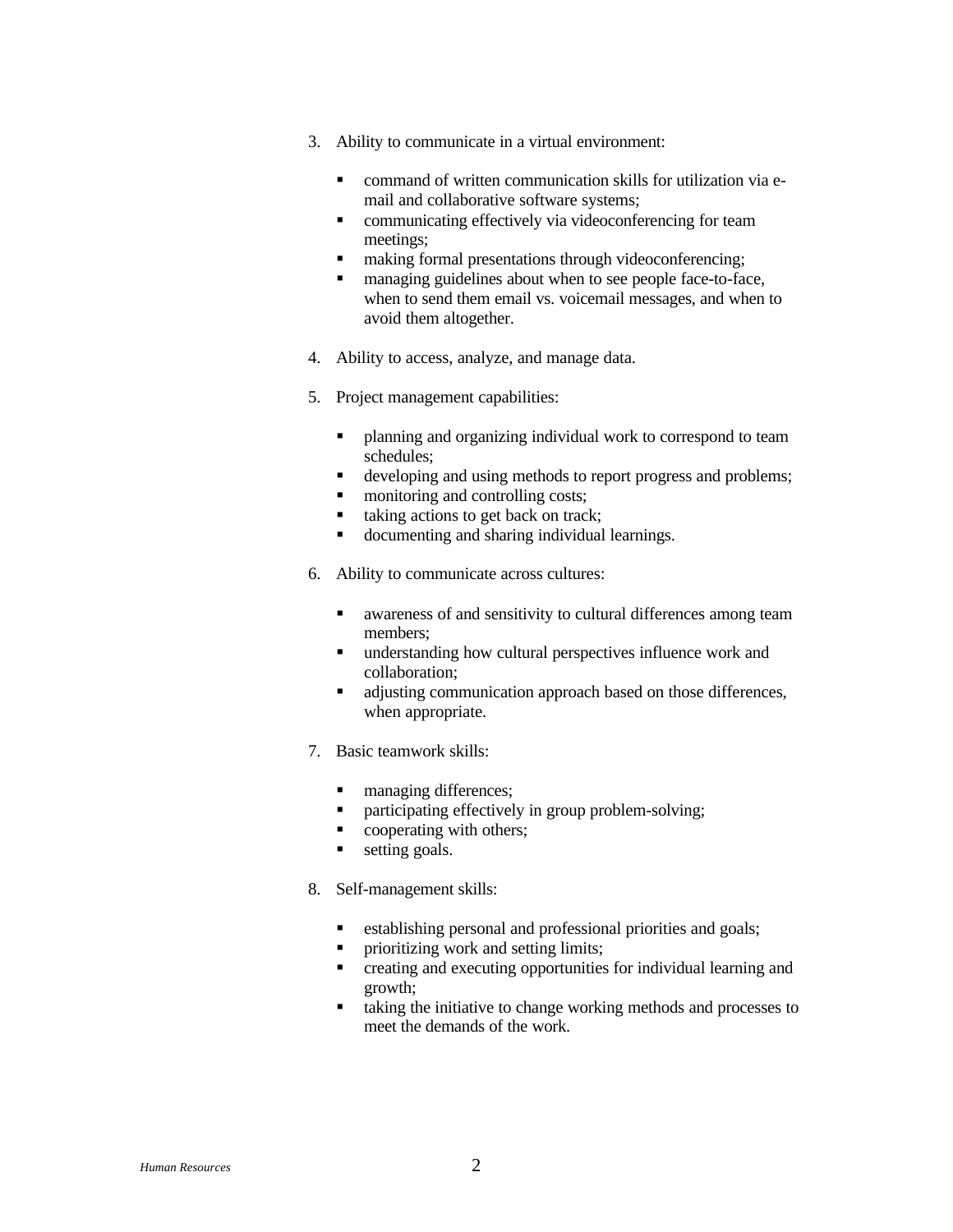### **Job Design**

Job design depends upon virtual team type (see *Overview* tab). Virtual team membership lends itself to more flexible work hours, job sharing arrangements, and working from home.

## **New Job Titles**

Some virtual team meetings incorporate complex technology. A new job title may be in order: "Technographer" to assist teams by focusing on the technology utilized during the meeting. The technographer could also serve as a consultant to teams wanting to optimize available technology to facilitate their team's work.

Some organizations utilizing virtual work teams have created the job title: "Virtual Team Development Specialist" to assist new teams and leaders get off to a quick and healthy start. These specialists also act as consultants during a team's lifecycle.

## **Career Development**

Some virtual team members, especially teleworkers, believe that opportunities to be promoted are considerably less with a virtual status due to their autonomy and lack of day-to-day contact with their manager and other business leaders.

Therefore, it is imperative that much rigor, from an HR perspective, is placed around succession planning for key contributors working in virtual environments. More information on this topic is found under the *Managing & Leading* tab.

Many virtual teams are fluid in nature with ever changing membership. Team members report that transitioning people on and off teams so that their careers are positively affected is paramount.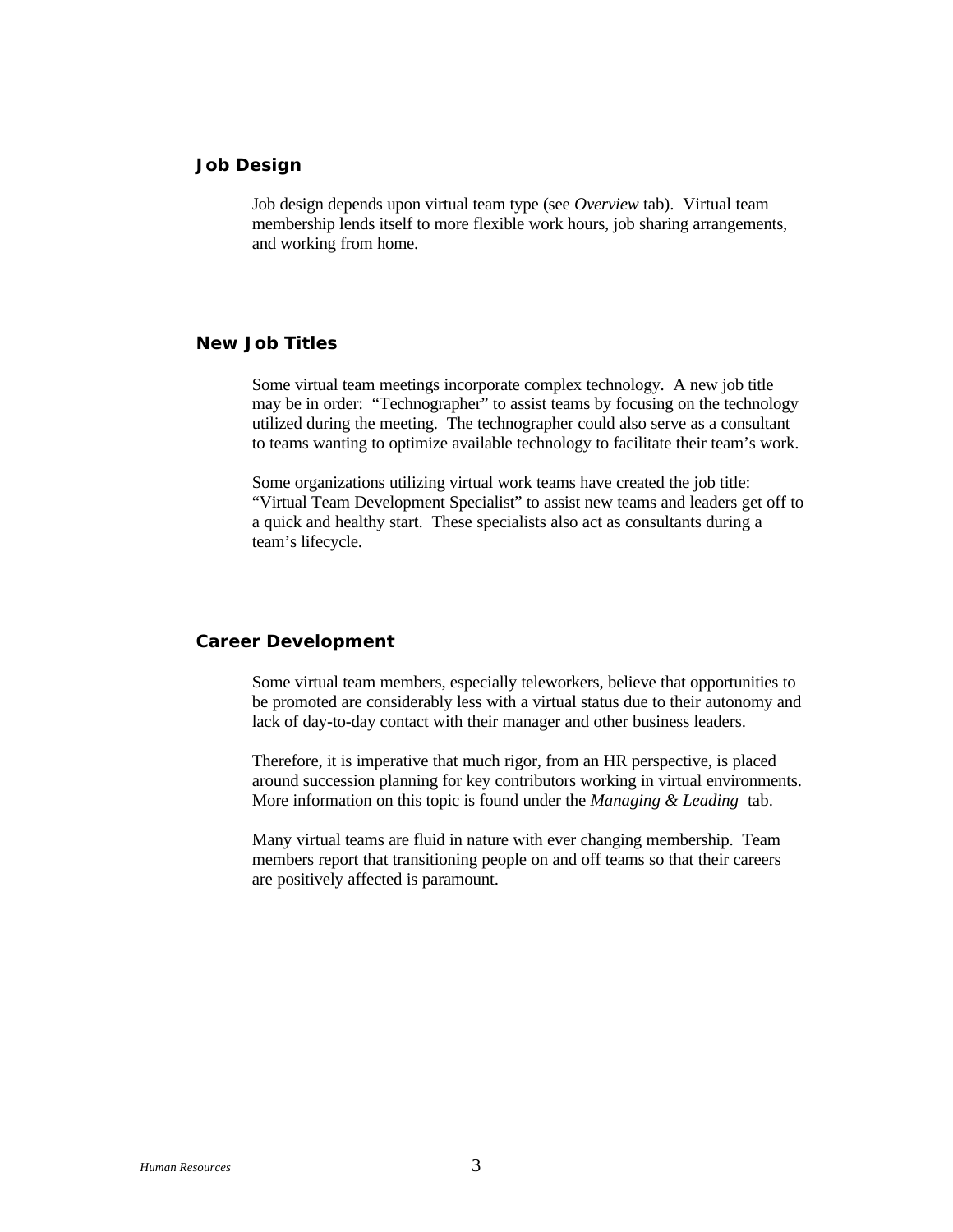#### **Compensation**

Many virtual team members (especially on "networked" teams) will not be ongoing members; they may be called in for a couple of hours or days. They may be part of the organization – or not. Fluidity of membership will demand flexible and innovative compensation structures. Possible pay structures include:

- Regotiate for a block of time and pay whether or not the time is used.
- Regotiate by the project and contract services dependent upon assumed utilization (overages are "eaten" by the employee).
- Regotiate a "time and materials" contract.
- Include incentive packages / clauses.



#### **Performance Appraisals**

Performance criteria are best developed from individual team member development plans based upon assessment of above-listed skills and competencies. Appraisals for a virtual worker tend to be more results than process oriented.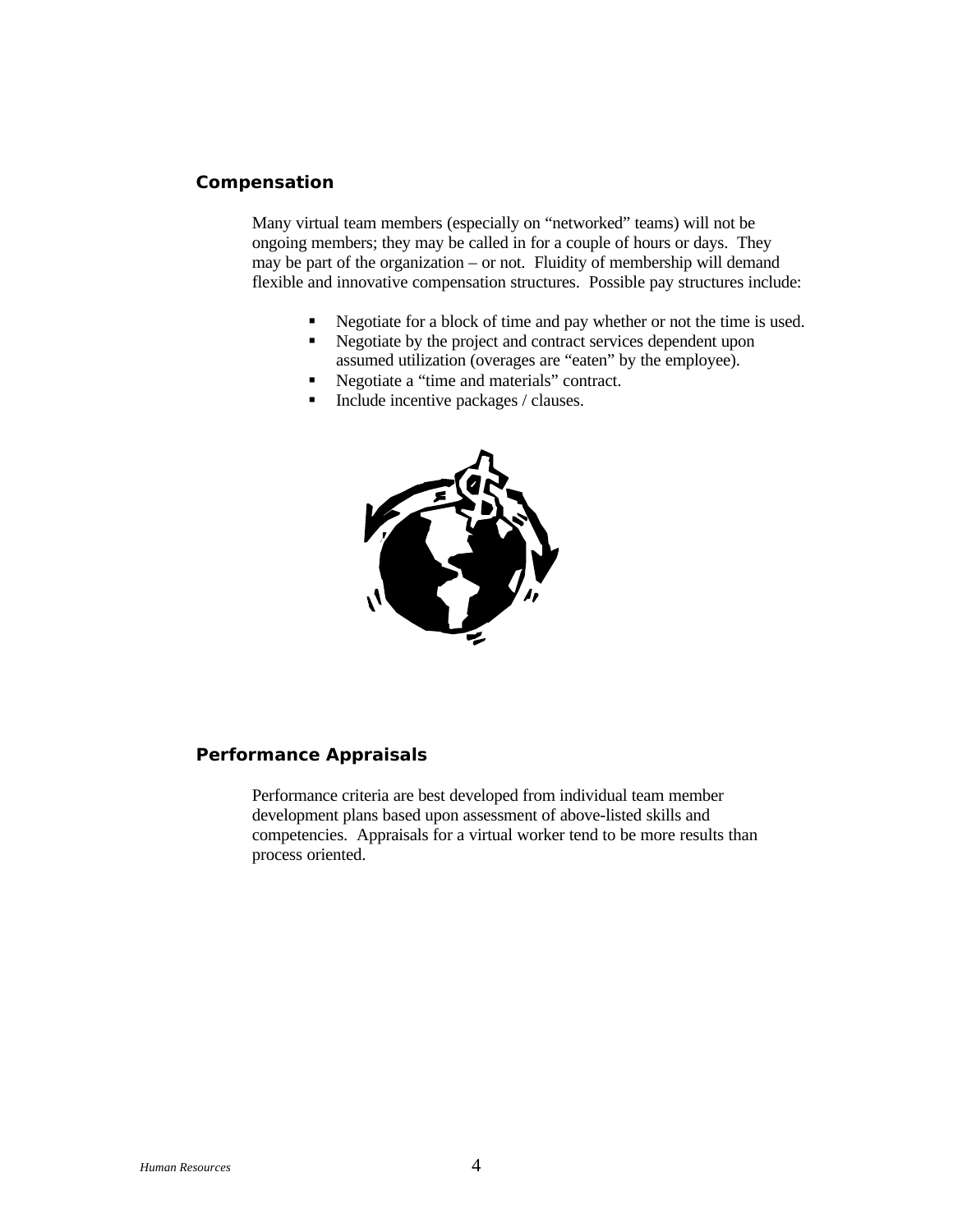

A misconception of effective training and development (e.g. mentoring) is that it is most effective in a face-to-face environment. Therefore, individuals working in a virtual environment, especially teleworkers, are disadvantaged. However, research has shown that the medium used for teaching technical skills has no effect on students' learning outcomes. One can use videotape, CD-ROM, videoconferences, teleconferences, web-based training, or even a plain old instruction manual.

Some skills (e.g. communication and some management/leadership skills) are best taught in a face-to-face environment. Virtual workers can be brought in to training centers or directed toward external training venues.